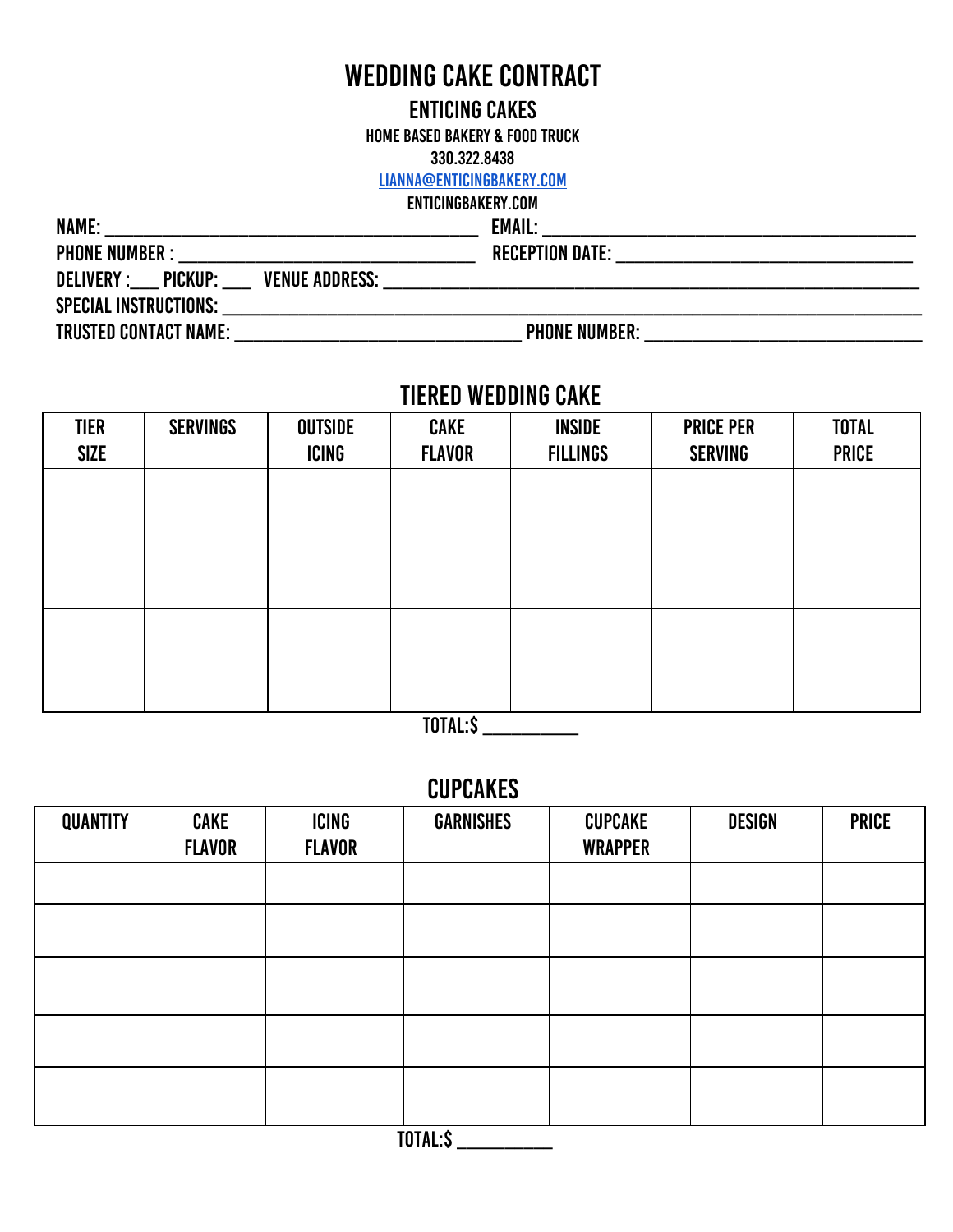# **GROOMS CAKE**

| <b>TIER SIZE</b> | <b>SERVINGS</b> | <b>OUTSIDE</b><br><b>ICING</b> | <b>CAKE</b><br><b>FLAVOR</b> | <b>INSIDE</b><br><b>FILLINGS</b> | <b>PRICE PER</b><br><b>SERVING</b> | <b>TOTAL</b><br><b>PRICE</b> |
|------------------|-----------------|--------------------------------|------------------------------|----------------------------------|------------------------------------|------------------------------|
|                  |                 |                                |                              |                                  |                                    |                              |
|                  |                 |                                |                              |                                  |                                    |                              |

TOTAL:\$

TOTAL:\$ \_\_\_\_\_\_\_\_\_\_\_

# **CAKE EQUIPMENT**

THE FOLLOWING IS A LIST OF ALL EQUIPMENT THAT MAY BE USED FOR YOUR WEDDING CAKE DISPLAY. EQUIPMENT MUST BE RETURNED AND CLEANED BY DATE LISTED BELOW TO ENSURE NO WITHHOLDINGS FROM YOUR DEPOSIT.

|                                         | REPLACEMENT COST LIST |
|-----------------------------------------|-----------------------|
| $\mathcal{L}^{\text{max}}_{\text{max}}$ |                       |
| <b>RETURN DATE:</b> No. 1996            | REPLACEMENT DEPOSIT:  |